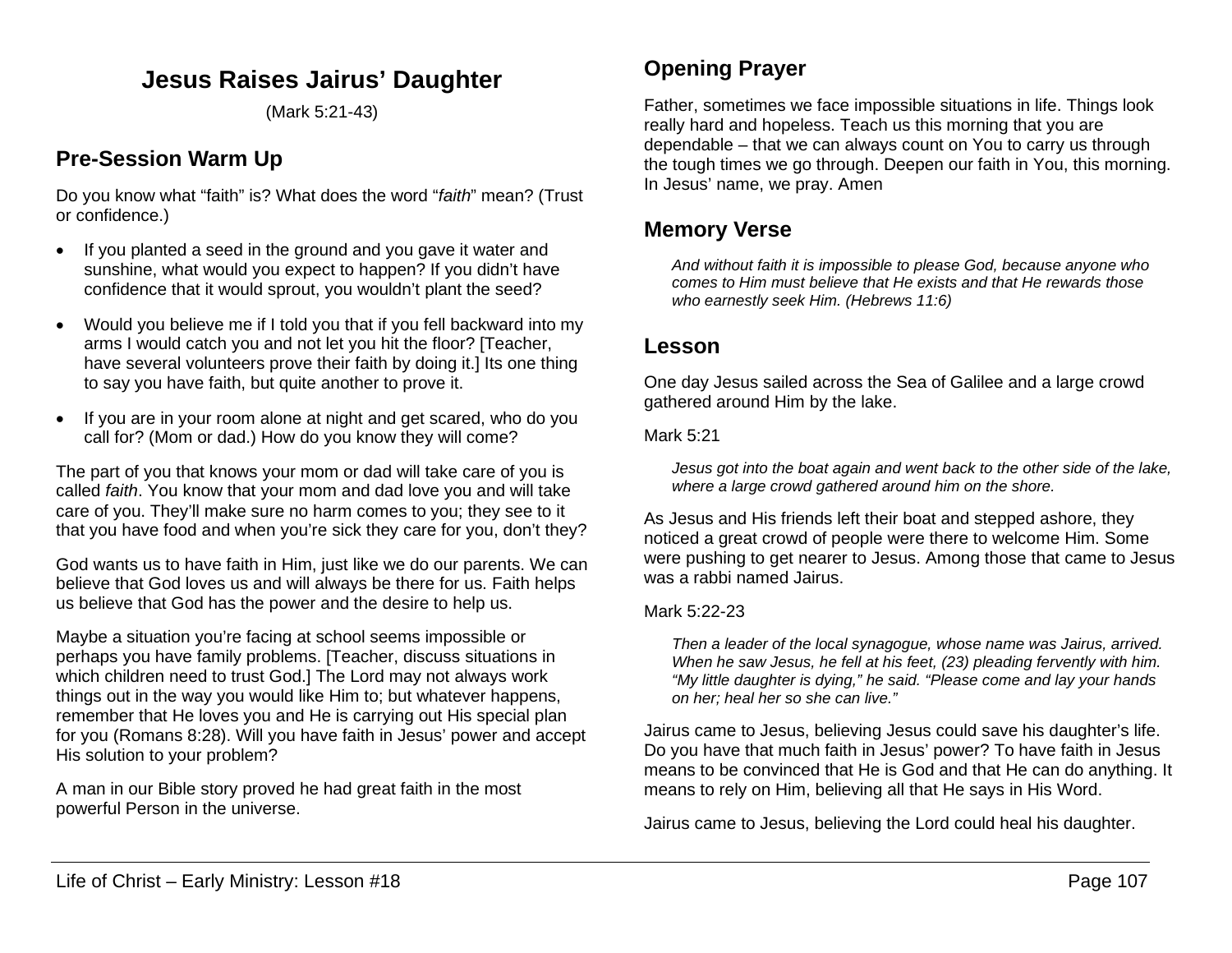#### Mark 5:24

*Jesus went with him, and all the people followed, crowding around him.* 

As Jesus was trying to get to Jairus' home, it was hard to get through the crowd. Everyone wanted to be near Jesus and crowded around Him. Then, something happened to delay Him…

### Mark 5:25-26

*A woman in the crowd had suffered for twelve years with constant bleeding. (26) She had suffered a great deal from many doctors, and over the years she had spent everything she had to pay them, but she had gotten no better. In fact, she had gotten worse.*

This woman had an incurable disease. She had been bleeding constantly for twelve years. She had spent all of her money seeking help, but she got no better; in fact she got worse and worse.

### Mark 5:27-28

*She had heard about Jesus, so she came up behind him through the crowd and touched his robe. (28) For she thought to herself, "If I can just touch his robe, I will be healed."*

It took a lot of courage for her to reach out and touch Jesus' garment. In the Jewish culture of Jesus' day if you touched blood, you were considered "unclean" and anyone you touched would also become "unclean." Being "unclean" would make you a social outcast. No one would want you to come near them. But this woman was desperate and she knew her only hope was Jesus. She had faith that He would help her.

## Mark 5:29-30

*Immediately the bleeding stopped, and she could feel in her body that she had been healed of her terrible condition. (30) Jesus realized at once that healing power had gone out from him, so he turned around in the crowd and asked, "Who touched my robe?"*

Do you think that Jesus really didn't know who touched him? [Teacher, let the children respond.] Jesus is God and knows everything! He knew she had touched him, but he stopped and asked who did it in order to teach us all an important lesson. True faith involves action. We don't have to be ashamed to have faith in Jesus Christ. We need to have the courage to publicly proclaim our faith. Faith that isn't put into action is not faith at all. Jesus wanted this woman to come forth and testify that the miracle had happened so that others may believe, too.

### Mark 5:31

*His disciples said to him, "Look at this crowd pressing around you. How can you ask, 'Who touched me?'"*

They were walking through a big crowd of people; the disciples didn't really understand yet that Jesus is the all-knowing God. They couldn't imagine how He could have known who touched Him in that big crowd.

### Mark 5:32-33

*But he kept on looking around to see who had done it. (33) Then the frightened woman, trembling at the realization of what had happened to her, came and fell to her knees in front of him and told him what she had done.*

The woman must have been frightened. She might have wondered if Jesus was angry with her, but she knew that a miracle had happened so she knelt before Him and told the whole truth.

### Mark 5:34

*And he said to her, "Daughter, your faith has made you well. Go in peace. Your suffering is over."*

Meanwhile, Jairus must have been wishing that Jesus would hurry. And while Jesus was still talking to the woman, messengers arrived from Jairus' home with bad news.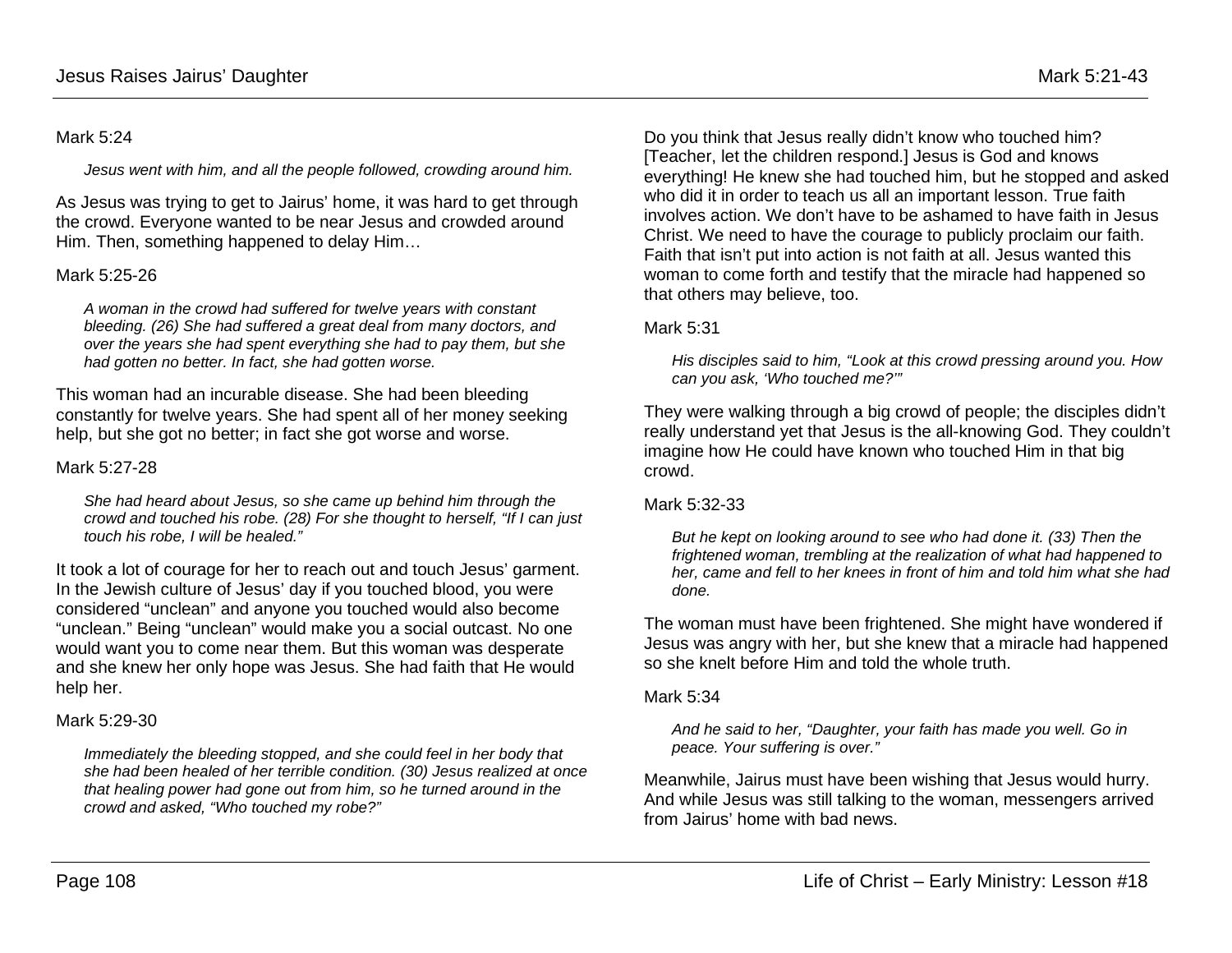#### Mark 5:35

*While he was still speaking to her, messengers arrived from the home of Jairus, the leader of the synagogue. They told him, "Your daughter is dead. There's no use troubling the Teacher now."*

Poor Jairus. He had tried so hard to have Jesus come in time to heal his daughter. How do you suppose Jairus felt? He must have thought, "*If only Jesus hadn't stopped to talk to that woman*!" It must have been hard for him to wait patiently, knowing that his little girl was so desperately ill.

#### Mark 5:36

*But Jesus overheard them and said to Jairus, "Don't be afraid. Just have faith."*

Jairus had believed that Jesus could heal his daughter; that's why he went to get Jesus. Now he learned that she died! He had just watched the Lord's power in healing the woman with the flow of blood. Could Jesus actually bring a dead person back to life? Jesus wanted Jairus to believe that He could. He is God. He has all power. Although it looked as if all hope for Jairus' daughter was gone, Jesus calmly told Jairus to keep on believing in His power.

#### Mark 5:37-39

*Then Jesus stopped the crowd and wouldn't let anyone go with him except Peter, James, and John (the brother of James). (38) When they came to the home of the synagogue leader, Jesus saw much commotion and weeping and wailing. (39) He went inside and asked, "Why all this commotion and weeping? The child isn't dead; she's only asleep."*

Loud weeping and wailing was customary at a person's death. Jesus asked the crowd, "*What's all this confusion and noise about*?" They thought he didn't know she was dead and laughed at Him.

#### Mark 5:40-41

*The crowd laughed at him. But he made them all leave, and he took the girl's father and mother and his three disciples into the room where the* 

*girl was lying. (41) Holding her hand, he said to her, "Talitha koum," which means "Little girl, get up!"*

Alone in the room with the three disciples and the child's parents, Jesus took the girl by the hand and told her to get up.

#### Mark 5:42

*And the girl, who was twelve years old, immediately stood up and walked around! They were overwhelmed and totally amazed.*

Jairus had come to Jesus, believing that the Lord could heal his little girl. Instead, Jesus was commanding her to come back to life! Only Jesus, God the Son, could do that. He was showing His power over death.

We can have faith in Jesus' great power, too. Believe with all your heart that Jesus has the power to take care of any problem you might have. It may be a problem at home or at school. Maybe someone is very sick in your family. The Bible says we are to "*live by faith*" (Romans 1:17). Whatever your problem, put your trust in the Lord Jesus. Don't be discouraged by what is happening around you. The Lord is in control, and His power is just the same today as it was when Jairus lived.

Will you put your faith in Jesus this week when you face a situation at home or school that seems impossible? Talk to God in prayer and tell Him what your problems are. Ask Him for extra strength to believe His Word. He will give you faith and help you in your time of need.

# **Closing Prayer**

Father, we all find ourselves in deep trouble at times in our lives. Thank You that You are always in control. Thank You that Your power is the same today as it was when Jairus lived. Help us to always remember that You love us and that You have a plan and a purpose for our lives and that You will see us through every problem we face. In Jesus' name, we pray. Amen.